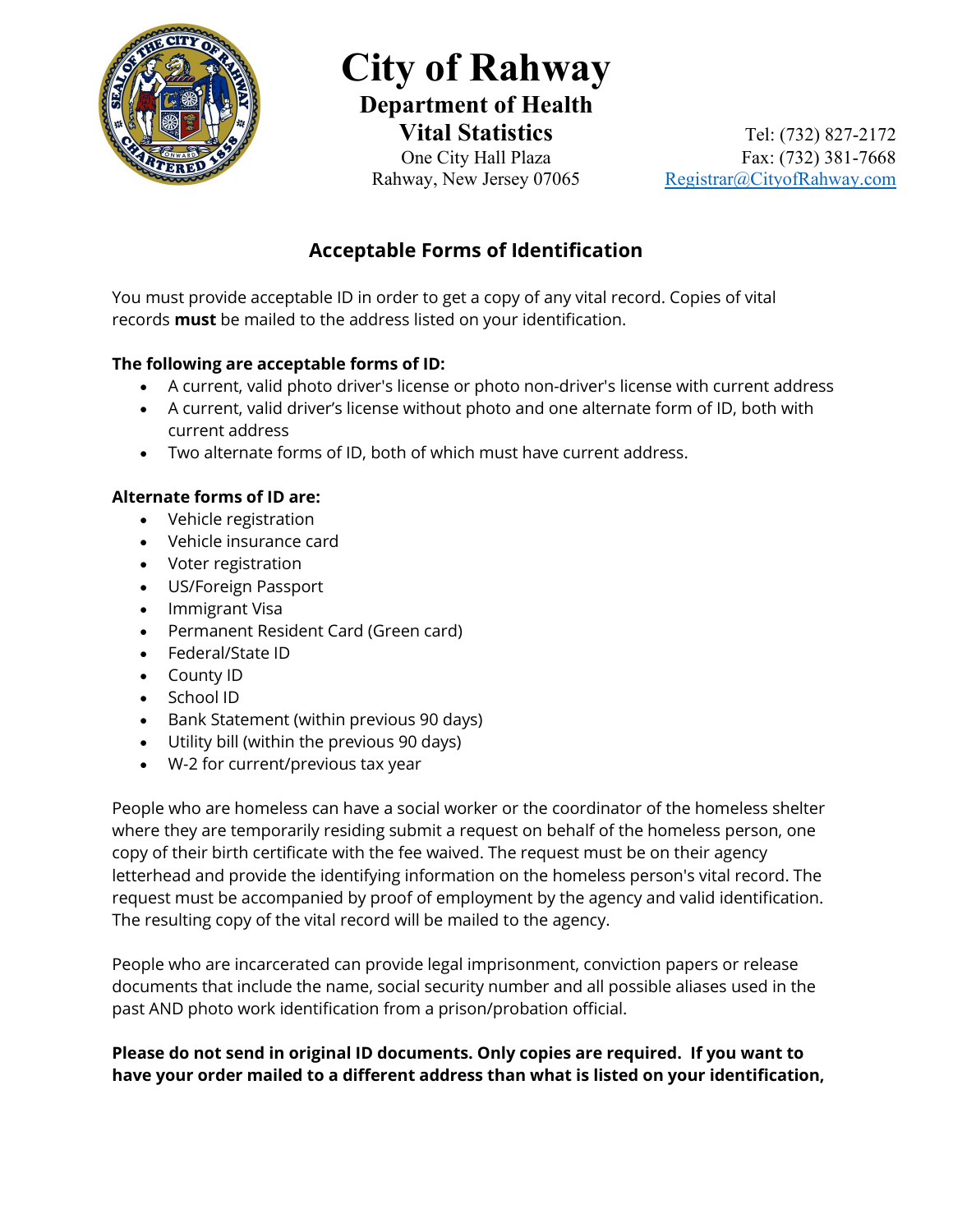**your application must include a notarized letter that authorizes the order to be mailed to a different address.**

# **Proof of Relationship**

## **ONLY required if ordering a certified copy of a vital record.**

Proof of relationship is not required if you are asking for a certification, which is an uncertified informational copy of the vital record not valid for establishing identity or legal purposes. However, you must still provide proof of identity when requesting a certification. To get a **certified copy** of a person's vital record, you must provide proof of your relationship to the person listed on the record **and** the proof must establish you are one of the following:

- The subject of the record
- The subject's parent, legal guardian or legal representative
- The subject's spouse/civil union partner; child, grandchild or sibling, if of legal age
- A state or federal agency for official purposes
- Pursuant to court order

## **How to prove relationship for non-genealogical records**

If you are requesting a **certification** (an informational copy of a vital record not valid for legal purposes), you **do not** need to provide proof of relationship.

If you are looking for a **certified copy** of

• your own birth certificate and you have assumed your spouse's/civil union partner's surname

you must provide a copy of the certified copy of your marriage/civil union certificate to link the name on your current ID to the name on your birth certificate.

- your child's birth certificate you don't need any additional documents.
- **your spouse's/civil union partner's** birth certificate you must provide a copy of your marriage/civil union certificate.
- **your parent's or sibling's** vital record you must provide a copy of your birth certificate. if you have assumed your spouse's/civil union partner's last name you must also provide a copy of your marriage/civil union certificate to link the name on your current ID to the name on your birth certificate.
- **your grandparent's** vital record you must establish that you are the person's grandchild by providing proof that links the name on your ID to the name of the grandparent.

### *For example, if you changed your last name after marriage/civil union and want a grandparent's vital record, you must:*

- *1. Provide your marriage/civil union certificate to show your name at birth,*
- *2. provide your birth certificate to identify your parent, and*